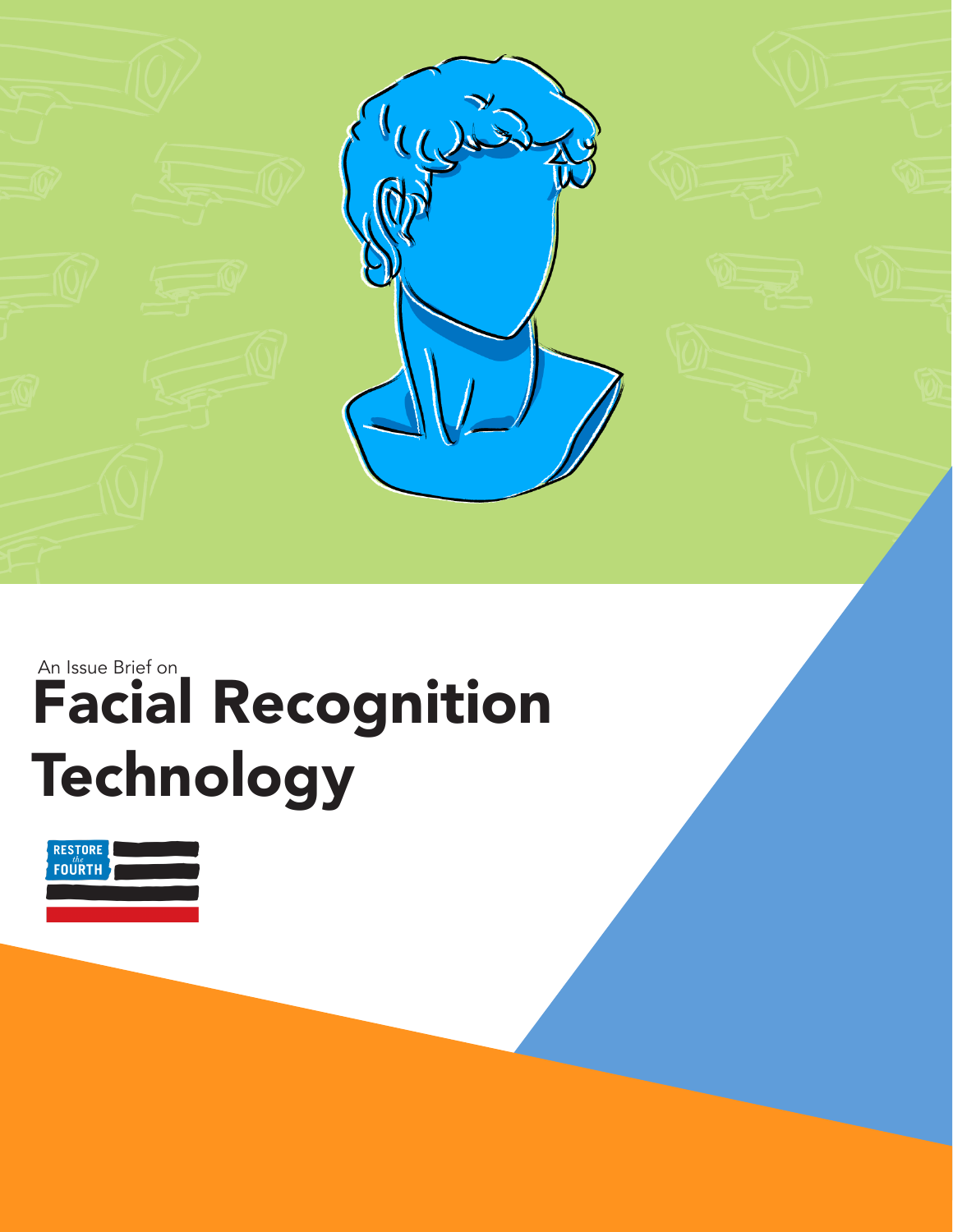Only 30 years ago, facial recognition technology (FRT) seemed like science fiction, but today it has applications in nearly every aspect of our life. One such application is policing and mass surveillance. Over the past decade we've seen law enforcement use of FRT [proliferate](https://www.washingtonpost.com/technology/2019/07/07/fbi-ice-find-state-drivers-license-photos-are-gold-mine-facial-recognition-searches/): the FBI has conducted over 390,000 FRT searches since 2011. That number has grown to almost 4,000 FRT searches a month. In Utah alone, law enforcement agencies logged more than 2,000 searches between 2015 and 2017. A recent [GAO report](https://www.gao.gov/assets/gao-21-518.pdf) revealed that of 42 federal government agencies, 20 are using FRT, and that federal government databases now hold well over one billion FRT-compatible images. The government has access to driver's license photos, even from other countries, and these are shared with law enforcement agencies across the country, including Immigration and Customs Enforcement (ICE) and the FBI.

Law enforcement can also contract with private companies that offer their own unique databases of images. One such contractor is the infamous Clearview AI, which holds a database of over 3 billion images of faces. Clearview AI's database is so large because they [scraped](https://arstechnica.com/tech-policy/2020/02/facebook-youtube-order-clearview-to-stop-scraping-them-for-faces-to-match/) user-submitted photos from social media to build it. While this may seem shocking, it's totally legal: outside of a few states that have strict biometric laws, law enforcement and their private contractors can use the photos you post to social media without your consent—using your face in line-ups without you ever even knowing.

## What is FRT?

At its most basic level, facial recognition technology is a set of algorithms that have been designed to help computers identify individual human beings based on what our faces look like. FRT is a form of "biometrics"; in other words, an identifier based on unique measurements of individual human bodies. In the 1960s, when Woody Bledsoe invented a rudimentary form of FRT, the government quickly realized its implications for law enforcement, [pouring](https://www.wired.com/story/secret-history-facial-recognition/) CIA money into Bledsoe's research. With a large enough database, they realized, FRT could effectively automate police searches, saving the government money on policing.

The country saw its first large scale application of FRT under the justification of security at the 2001 Super Bowl—attendees were [scanned](https://www.wired.com/2001/02/call-it-super-bowl-face-scan-i/) and had their faces compared against a database of mugshots by police. The ACLU argued at the time that this raised Fourth Amendment concerns. The last twenty years' jurisprudence has developed considerably, strengthening the ACLU's case, as courts have grappled with the Fourth Amendment implications of mass, continuous digital searches in public.

The development and adoption of FRT was supercharged in the 2010s by the development and refinement of machine learning. Computers could now use a "training set" of images, often scraped from the Internet, to "learn" how one face differed from another. The result was a sharp increase in accuracy rates.

### How accurate is FRT?

FRT requires a database to check inputted faces against. When an image is described as being a "95% match", it's important to realize that this doesn't mean that there's only a 5% chance that the image is not of a particular person of interest. Instead, it means that the image's "faceprint", or network of key points, matches with 95% confidence to the faceprint of another image held in the database. In a database of only 100 images, all taken from the same angle and lighting, that might be strong evidence. But in a database of 80 million images, like the FBI's Next Generation Identity System database, thousands of images could be matched at 95%, but would be false positives in the sense that the image was not of the actual culprit.

Images on the Internet are generally weighted towards middle-aged white men. The result is that all FRT systems available to law enforcement today are far [more accurate](http://proceedings.mlr.press/v81/buolamwini18a.html) for images depicting white men than for non-white or non-male people. Even when algorithms are trained on databases that better represent marginalized groups, the accuracy of match identification is [limited](https://www.researchgate.net/publication/337446642_A_Comprehensive_Review_on_Face_Recognition_Methods_and_Factors_Affecting_Facial_Recognition_Accuracy) by factors including aging, pose variation, partial occlusion, illumination and facial expression. For similar reasons, FRT systems are extremely inaccurate for trans people, wrongly identifying "trans men as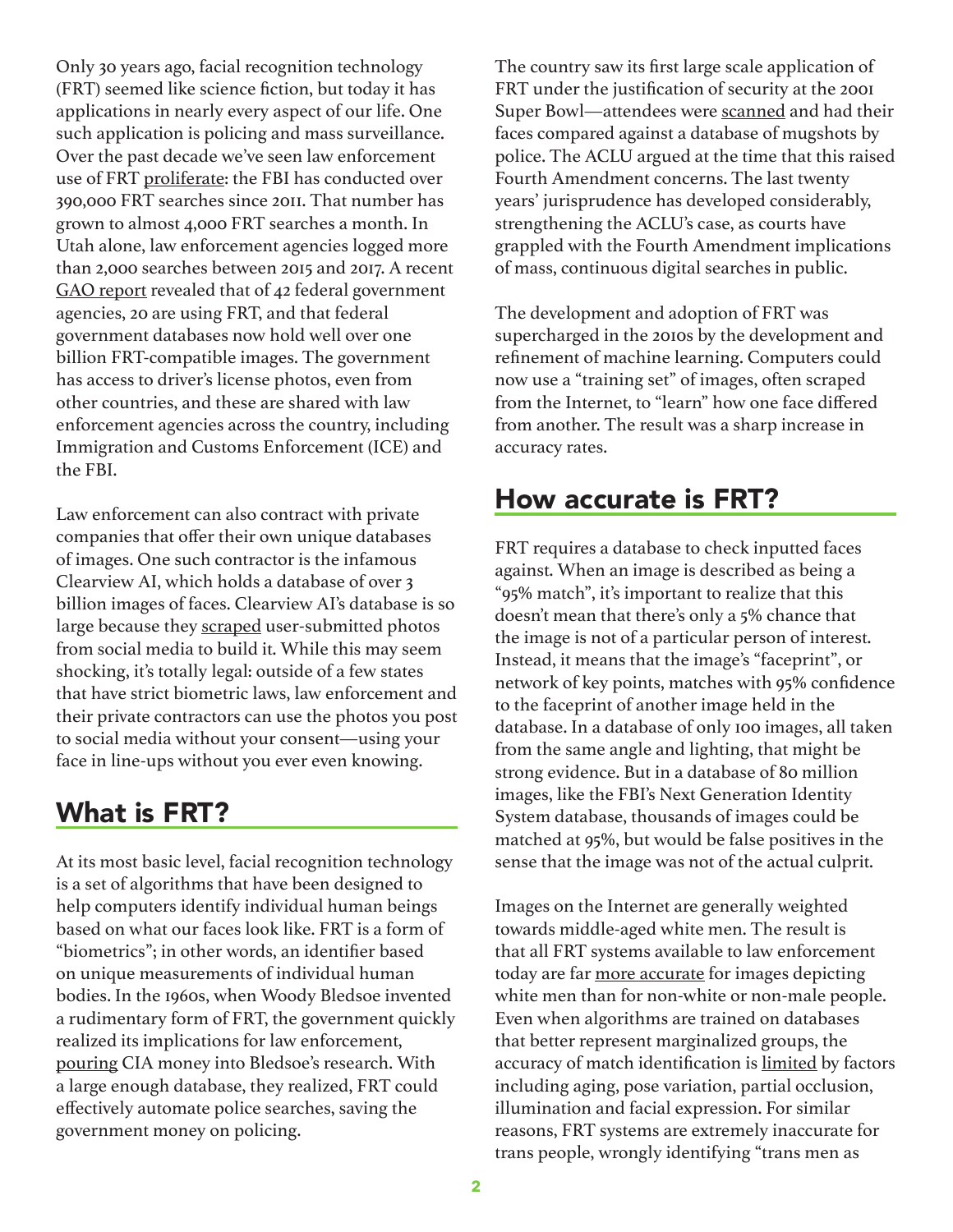women up to 38% of the time and miscategorizing nonbinary people '100% of the time.'" This puts already highly-scrutinized community at risk of encounters with a policing system that regularly dehumanizes them.

Sometimes, lawmakers hear the criticism that FRT is inaccurate and suggest that the task is therefore to make FRT as accurate as possible. But as accuracy increases, privacy concerns are amplified. Inaccurate FRT systems have racial and gender biases baked in; a hypothetical fully accurate FRT system would be terrifying, and would represent the death of our privacy in public. Everyone's movements, whether to the store, to a protest, or to a healthcare provider, could be accurately tracked and routinely available to law enforcement.

# Known FRT abuses:

Criminal charges based on false FRT matches Most misidentifications using FRT are never disclosed. Right now, learning about misidentifications depends on police accidentally disclosing in particular cases that their identification depended on FRT. We know of [three](https://www.freep.com/story/news/local/michigan/detroit/2020/07/10/facial-recognition-detroit-michael-oliver-robert-williams/5392166002/) [different](https://www.documentcloud.org/documents/20462295-ousmane-bah-v-apple) [cases](https://www.theverge.com/2021/4/13/22382398/robert-williams-detroit-police-department-aclu-lawsuit-facial-recognition-wrongful-arrest), all involving black men, where the men were exonerated after being wrongly charged for crimes based on FRT matches.

#### Improper denials of benefits

Unemployment recipients across the United States have been denied benefits due to ID.me's flawed facial recognition models. One example out of Massachusetts highlights this: At a recent [meeting](https://malegislature.gov/Events/Hearings/Detail/3729) of the MA legislature on facial recognition, officials from the Registry of Motor Vehicles (RMV) testified that 20% of applications to RMV were flagged as suspicious in their preliminary facial recognition screen using Rekognition's system. These 260,000 applications were reviewed by Massachusetts State Police, who determined that just 497 applications were actually fraudulent. In other words, with regards to fraud prevention, FRT uses a sledgehammer to crack a nut.

#### Police targeting of sex workers

it's become easier for law enforcement to surveil workers with technology such as FRT. Law enforcement has [used FRT](https://www.newstatesman.com/science-tech/privacy/2019/05/how-facial-recognition-being-used-target-sex-workers) to track down sex workers and perform "welfare checks" on them, putting workers who are often victims of police violence in contact with law enforcement. Sex workers are also often targeted by public/private partnerships that employ FRT. Law enforcement often [collaborates](https://www.bloomberg.com/news/articles/2020-12-10/why-big-tech-wants-some-facial-recognition-rules-quicktake) with private "anti-trafficking" organizations like Thorn (who also partners with Palantir—the ICE-collaborator and security firm that helps fund Clearview AI). Thorn's Spotlight program, which relies on FRT to function, scrapes and collects sex workers' online ads. It turns them over to law enforcement, presumably with the intent to have officers search those ads (all without a warrant or the workers' consent) to identify workers.

#### Police targeting of protestors

As always, surveillance tech has a chilling effect on people's right to peacefully assemble and FRT is no different. When people know that they may be surveilled for simply going to a protest, they are discouraged from attending those protests, robbing them of their constitutional rights.

In some cases, police have been known to [arrest](https://www.nbcmiami.com/investigations/miami-police-used-facial-recognition-technology-in-protesters-arrest/2278848/) activists using facial recognition matches, long after the protest has ended and everyone has gone home. Facial recognition [contributed](https://www.washingtonpost.com/local/legal-issues/facial-recognition-protests-lafayette-square/2020/11/02/64b03286-ec86-11ea-b4bc-3a2098fc73d4_story.html) to the [identification](https://www.washingtonpost.com/technology/2021/04/02/capitol-siege-arrests-technology-fbi-privacy/) of protesters at two protests in Washington, DC. The [GAO report](https://www.washingtonpost.com/technology/2021/04/02/capitol-siege-arrests-technology-fbi-privacy/) referred to above on the use of facial recognition by the federal government, documented that the Capitol Police, CBP and the State Department all used this technology to identify January 6th rioters at the Capitol.

Cameras may originally be installed with public safety justifications on narrow grounds, and then be used to [identify](https://www.sandiegouniontribune.com/opinion/the-conversation/sd-san-diego-street-light-sensors-camera-for-law-enforcement-use-20190319-htmlstory.html) and police [protesters](https://www.theverge.com/2020/8/18/21373316/nypd-facial-recognition-black-lives-matter-activist-derrick-ingram). Non- violent protesters fear that their identification could result in retribution by political or ideological opponents. This concern precipitated a [moratorium](https://www.vox.com/recode/2020/6/10/21287194/amazon-microsoft-ibm-facial-recognition-moratorium-police) by Apple, IBM, and Microsoft on sales of FRT to law enforcement and a new law in Virginia to tighten restrictions on the use of facial recognition technology by local law enforcement agencies.

As sex work has moved to more digital spaces,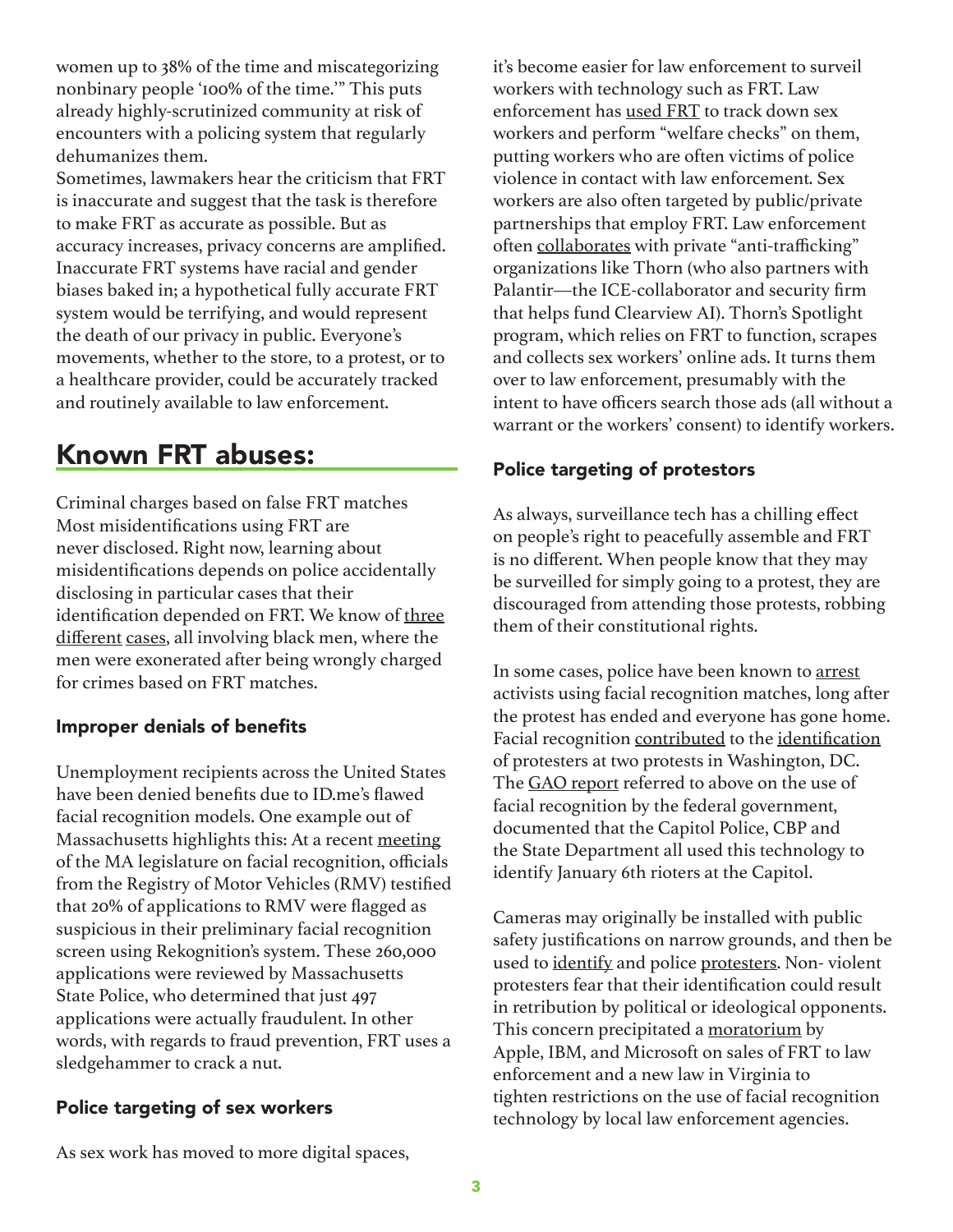#### ICE targeting of immigrants

Immigrants are often targets of Facial Recognition Technology. Clearview AI—one of the most infamous facial recognition companies in the nation—regularly collaborates with ICE. ICE has also been [caught](https://www.npr.org/2019/07/08/739491857/ice-uses-facial-recognition-to-sift-state-drivers-license-records-researchers-sa) using state license databases for FRT, searching for undocumented immigrants who had been able to legally obtain licenses in certain states in order to deport them. ICE also often gets FRT databases from state DMVs secretly, without drivers ever realizing their license photo is being used in this way. In the government's broad attempt to target and criminalize undocumented immigrants with surveillance technology, they've thrown citizens under the bus as well—ignoring their Fourth Amendment rights in order to conduct FRT searches.

#### Airport adoption of facial recognition constrains freedom to travel

On the pretexts of increased airport security and customer convenience, Customs and Border Patrol is [attempting](https://biometrics.cbp.gov/) to make use of FRT routine at US airports, for both international and domestic travel. The law requires consent to being subjected to FRT, because there has been no rulemaking process under the Privacy Act to allow this form of data collection. However, CBP structures the airport experience to obscure passengers' right to refuse FRT, and to encourage airlines to require FRT so as to avoid the need for rulemaking.

#### Facilitating oppression of ethnic and religious minority groups

The Chinese government has been [using](https://www.nytimes.com/2019/04/14/technology/china-surveillance-artificial-intelligence-racial-profiling.html) FRT to suppress protests in Hong Kong, and to facilitate the roundups and persecution of Uyghurs. We invite lawmakers to consider ways in which the racial disparities involved in US law enforcement's FRT deployments duplicate these kinds of oppression.

# What does Restore the Fourth recommend?

The Fourth Amendment essentially protects your right to thrive undisturbed by government if you're not engaged in the planning or commission of actual crimes. FRT threatens this vital liberty by forcing everyone into a perpetual line-up of potential suspects whose movements through public space can be continually tracked and parsed for "suspicious" patterns. Misidentifications are already leading to costly legal battles with life-ruining consequences for some. Accurate identifications, by governments intent on surveilling and criminalizing whole races or ethnicities, increase marginalized groups' chances of violent or deadly interactions with police.

We therefore support the federal ban on facial recognition and other biometric technologies proposed by Sen. Markey; local, municipal and state bans and restrictions on law enforcement use of FRT; and measures that ban or restrict private use of FRT, such as that passed in Portland, OR. Local or government-only bans inherently carry the possibility that local law enforcement will circumvent them by collaborating with private companies that may use FRT on their behalf. This is necessary to consider when introducing bans, and shows why it may be more beneficial to take ordinances further than just banning "government use" of FRT.